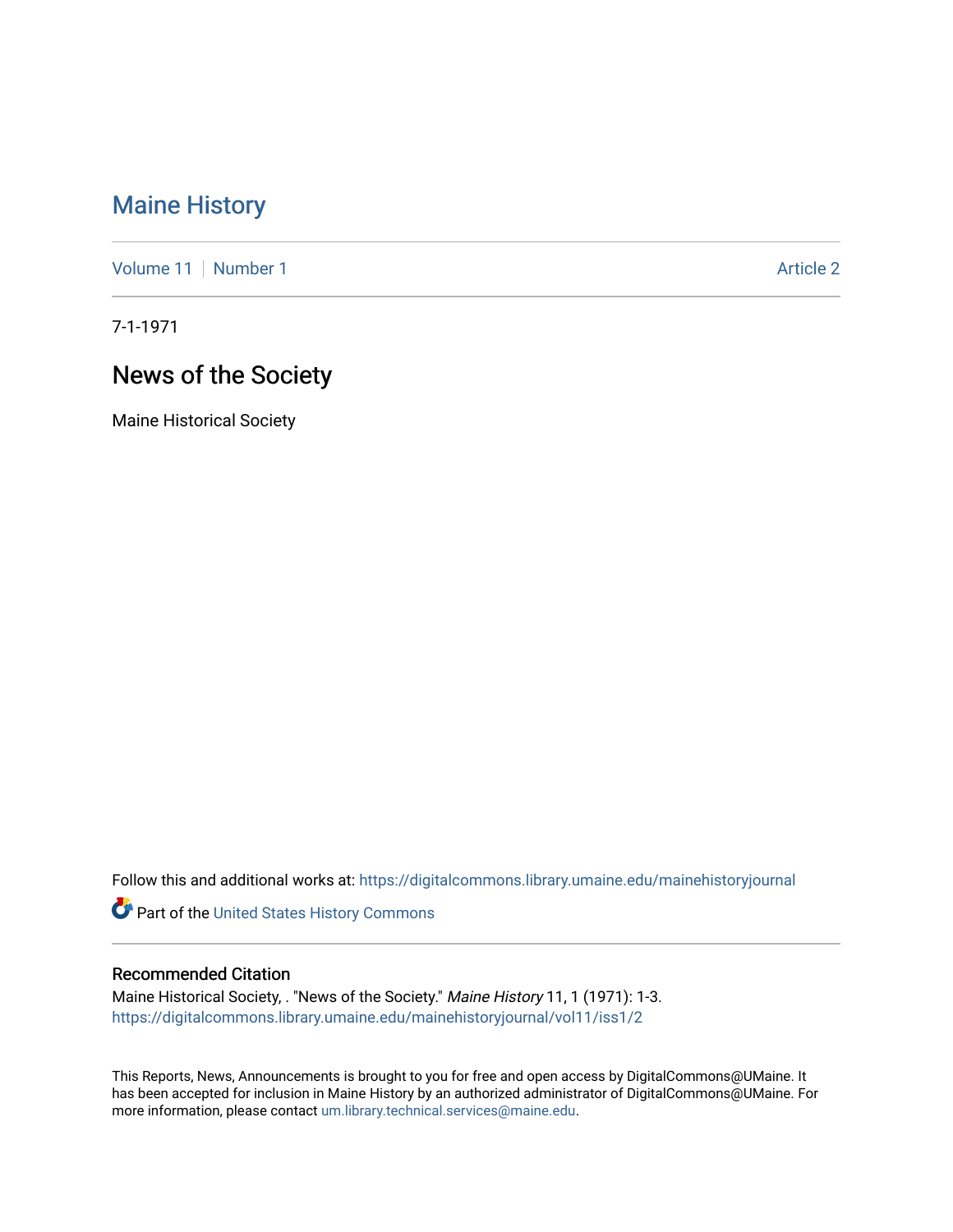#### *MAINE HISTORICAL SOCIETY NEWSLETTER*

Volume eleven, Number one\_\_\_\_\_\_\_\_ \_\_\_\_\_\_\_\_\_\_\_\_\_\_\_\_\_\_\_ Summer, 1971 Published quarterly at 485 Congress Street Portland, Maine 04111

#### *NEWS OF THE SOCIETY*

*Library Hours Extended:* At the repeated request of members and researchers, particularly from northern and eastern portions of the State, *Library hours on Saturdays will be changed to 12:00 noon to 5:00 p.m. commencing October first.* Weekday hours will remain 10:00-5:00, Monday through Friday.

*Prize Essay Contest:* Winners of Maine Historical'<sup>s</sup> second annual Prize Essay Contest, announced at the Annual Meeting on June fourteenth were: *First Prize* Professor Richard G. Durnin, City College of the City University of New York for his essay entitled *For Piety <sup>3</sup> Virtue and Useful Knowledge: Maine's 18th Century Academies; Second Prize* Donald Westfall of Bowdoin College, *The College Question, or the Rise of the Jacksonian Democrats; Third Prize* Rev. Sheldon Christian of Brunswick, *Identifying the Originals of Longfellow\*<sup>s</sup> The Wreck of the Hesperus.* Dr- Durnin\*s essay will appear in the Fall issue of the *Newsletter.*

*The Margaret H. Jewell Estate:* Under the will of Miss Margaret H. Jewell, the Maine Historical Society has received the sum of \$35,000, a bequest shared by twenty other beneficiaries, eight of which are institutions representing the donor'<sup>s</sup> lifelong interest in local history and antiquities.

Miss Jewell was one of three daughters of Harvey Jewell, a prominent lawyer of Boston. Until she moved permanently to Cape Elizabeth, her official residence, she lived with her family at Boston, spending summers in Scarborough and Cape Elizabeth. In 1926 she moved from her summer home at Cape Elizabeth to <sup>96</sup> Park Street to occupy for the rest of her life one of the Greek Revival houses known more familiarly as Park Row, having purchased also a fine old residence on Pleasant Street now occupied by the firm of Stevens Architects. Here she surrounded herself with books,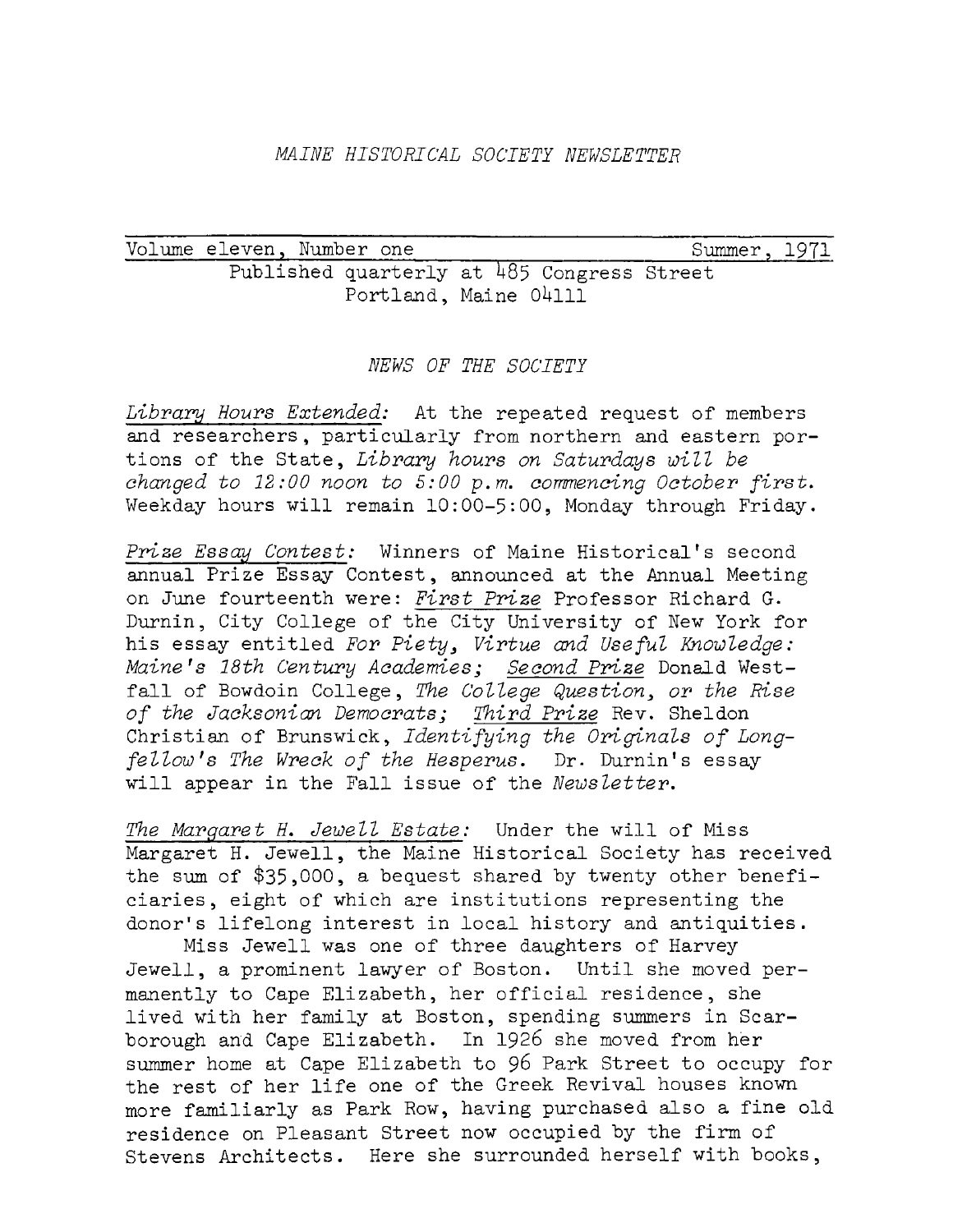pictures, and artifacts collected over many years and sometimes in strange places as she and her chauffeur traveled over the countryside. <sup>A</sup> fine old Franklin stove in one room of her house is said to have been assembled from pieces found in the Portland city dump.

The generosity which marked the disposal of her estate was characteristic of Miss Jewell during her lifetime. With more income than she could use, it was her custom to inquire at the Library if we had need of anything of <sup>a</sup> practical nature which would add to the comfort and convenience of the staff and the readers. Gifts of money for that particular need would be forthcoming. More valuable were gifts of historical value, of letters and diaries which she had acquired through her great interest in antiquities. Forty such acquisitions are recorded in the Society. Among them is a fairly large collection of Portland glass, and of particular value to the historian, the Journals of General Samuel Leighton of Alfred and Eliot in seven volumes  $(1818-1848)$  some of which were edited by her for *Old Time New England*, a publication to which she contributed <sup>a</sup> number of articles. Her interest in local history was centered in York County and towns along the Saco river where early in her life she and her mother visited with the family of Ellis B. Usher of Hollis, a wealthy lumberman operating in western Maine and the Pine Belt of the Midwest. Usher was a contemporary of another York county Maine man, Cyrus Woodman, equally well known for his business interests and with the same flare for local history. That the manuscript resources of the Society are so rich in this area are due to the descendants of these men and Miss Jewell.

In 1922 Miss Jewell was made an honorary member of the Maine Historical Society. She died in Portland on January 18, 1970 at the age of 103.

#### Elizabeth Ring

*Archival Program:* The course in *Archival Research* sponsored jointly by Bates College and the Maine Historical Society completed its second year of operation on June 4th. During their Spring Term, Miss Hannah Adams of Keene, New Hampshire, and Miss Deborah Lindquist of South Portland, both Juniors at Bates, worked in all phases of the manuscript operation under the supervision of the Curator of Manuscripts.

The program has been so completely successful at Maine Historical that plans are now underway to involve a Museum Archives in Massachusetts in a similar operation next year.

*2*